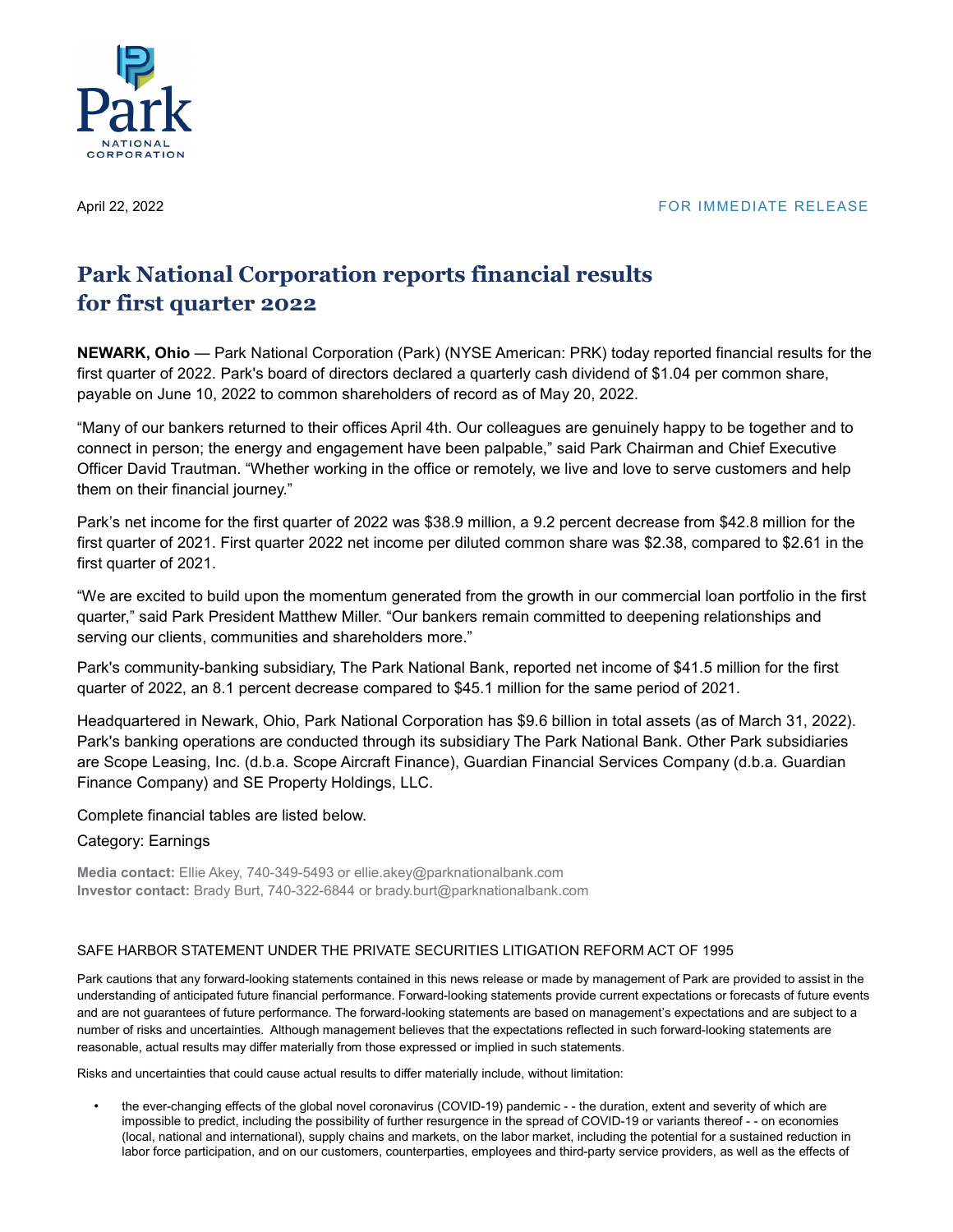various responses of governmental and nongovernmental authorities to the COVID-19 pandemic, including public health actions directed toward the containment of the COVID-19 pandemic (such as quarantines, shut downs and other restrictions on travel and commercial, social or other activities), the availability, effectiveness and acceptance of vaccines, and the implementation of fiscal stimulus packages;

- the impact of future governmental and regulatory actions upon our participation in and execution of government programs related to the COVID-19 pandemic;
- Park's ability to execute our business plan successfully and within the expected timeframe as well as our ability to manage strategic initiatives in light of the impact of the COVID-19 pandemic and the various responses to the COVID-19 pandemic;
- current and future economic and financial market conditions, either nationally or in the states in which Park and our subsidiaries do business, including the effects of higher unemployment rates, inflation, U.S. fiscal debt, budget and tax matters, geopolitical matters (including the conflict in Ukraine), and any slowdown in global economic growth, in addition to the continuing impact of the COVID-19 pandemic on our customers' operations and financial condition, any of which may result in adverse impacts on the demand for loan, deposit and other financial services, delinquencies, defaults and counterparties' inability to meet credit and other obligations and the possible impairment of collectability of loans;
- factors that can impact the performance of our loan portfolio, including changes in real estate values and liquidity in our primary market areas, the financial health of our commercial borrowers and the success of construction projects that we finance, including any loans acquired in acquisition transactions;
- the effect of monetary and other fiscal policies (including the impact of money supply, interest rate policies and policies impacting inflation, of the Federal Reserve Board, the U.S. Treasury and other governmental agencies) as well as disruption in the liquidity and functioning of U.S. financial markets, as a result of the COVID-19 pandemic and government policies implemented in response thereto, may adversely impact prepayment penalty income, mortgage banking income, income from fiduciary activities, the value of securities, deposits and other financial instruments, in addition to the loan demand and the performance of our loan portfolio, and the interest rate sensitivity of our consolidated balance sheet as well as reduce interest margins;
- changes in the federal, state, or local tax laws may adversely affect the fair values of net deferred tax assets and obligations of state and political subdivisions held in Park's investment securities portfolio and otherwise negatively impact our financial performance;
- the impact of the changes in federal, state and local governmental policy, including the regulatory landscape, capital markets, elevated government debt, potential changes in tax legislation that may increase tax rates, infrastructure spending and social programs;
- changes in laws or requirements imposed by Park's regulators impacting Park's capital actions, including dividend payments and stock repurchases;
- changes in consumer spending, borrowing and saving habits, whether due to changes in retail distribution strategies, consumer preferences and behavior, changes in business and economic conditions (including as a result of the COVID-19 pandemic and reactions thereto), legislative and regulatory initiatives (including those undertaken in response to the COVID-19 pandemic), or other factors may be different than anticipated;
- changes in customers', suppliers', and other counterparties' performance and creditworthiness, and Park's expectations regarding future credit losses and our allowance for credit losses, may be different than anticipated due to the continuing impact of and the various responses to the COVID-19 pandemic;
- Park may have more credit risk and higher credit losses to the extent there are loan concentrations by location or industry of borrowers or collateral;
- the volatility from quarter to quarter of mortgage banking income, whether due to interest rates, demand, the fair value of mortgage loans, or other factors;
- the adequacy of our internal controls and risk management program in the event of changes in the market, economic, operational (including those which may result from our associates working remotely), asset/liability repricing, legal, compliance, strategic, cybersecurity, liquidity, credit and interest rate risks associated with Park's business;
- competitive pressures among financial services organizations could increase significantly, including product and pricing pressures (which could in turn impact our credit spreads), changes to third-party relationships and revenues, changes in the manner of providing services, customer acquisition and retention pressures, and Park's ability to attract, develop and retain qualified banking professionals;
- uncertainty regarding the nature, timing, cost and effect of changes in banking regulations or other regulatory or legislative requirements affecting the respective businesses of Park and our subsidiaries, including major reform of the regulatory oversight structure of the financial services industry and changes in laws and regulations concerning taxes, FDIC insurance premium levels, pensions, bankruptcy, consumer protection, rent regulation and housing, financial accounting and reporting, environmental protection, insurance, bank products and services, bank and bank holding company capital and liquidity standards, fiduciary standards, securities and other aspects of the financial services industry, specifically the reforms provided for in the Coronavirus Aid, Relief and Economic Security (CARES) Act and the follow-up legislation in the Consolidated Appropriations Act, 2021, the American Rescue Plan Act of 2021, the Dodd-Frank Wall Street Reform and Consumer Protection Act of 2010 (the "Dodd-Frank Act") and the Basel III regulatory capital reforms, as well as regulations already adopted and which may be adopted in the future by the relevant regulatory agencies, including the Consumer Financial Protection Bureau, the Office of the Comptroller of the Currency, the Federal Deposit Insurance Corporation, and the Federal Reserve Board, to implement the provisions of the CARES Act and the follow-up legislation in the Consolidated Appropriations Act, 2021, the provisions of the American Rescue Plan Act of 2021, the provisions of the Dodd-Frank Act, and the Basel III regulatory capital reforms;
- the effect of changes in accounting policies and practices, as may be adopted by the Financial Accounting Standards Board (the "FASB"), the SEC, the Public Company Accounting Oversight Board and other regulatory agencies, may adversely affect Park's reported financial condition or results of operations;
- Park's assumptions and estimates used in applying critical accounting policies and modeling, including under the CECL model, which may prove unreliable, inaccurate or not predictive of actual results;
- the impact of Park's ability to anticipate and respond to technological changes on Park's ability to respond to customer needs and meet competitive demands;
- operational issues stemming from and/or capital spending necessitated by the potential need to adapt to industry changes in information technology systems on which Park and our subsidiaries are highly dependent;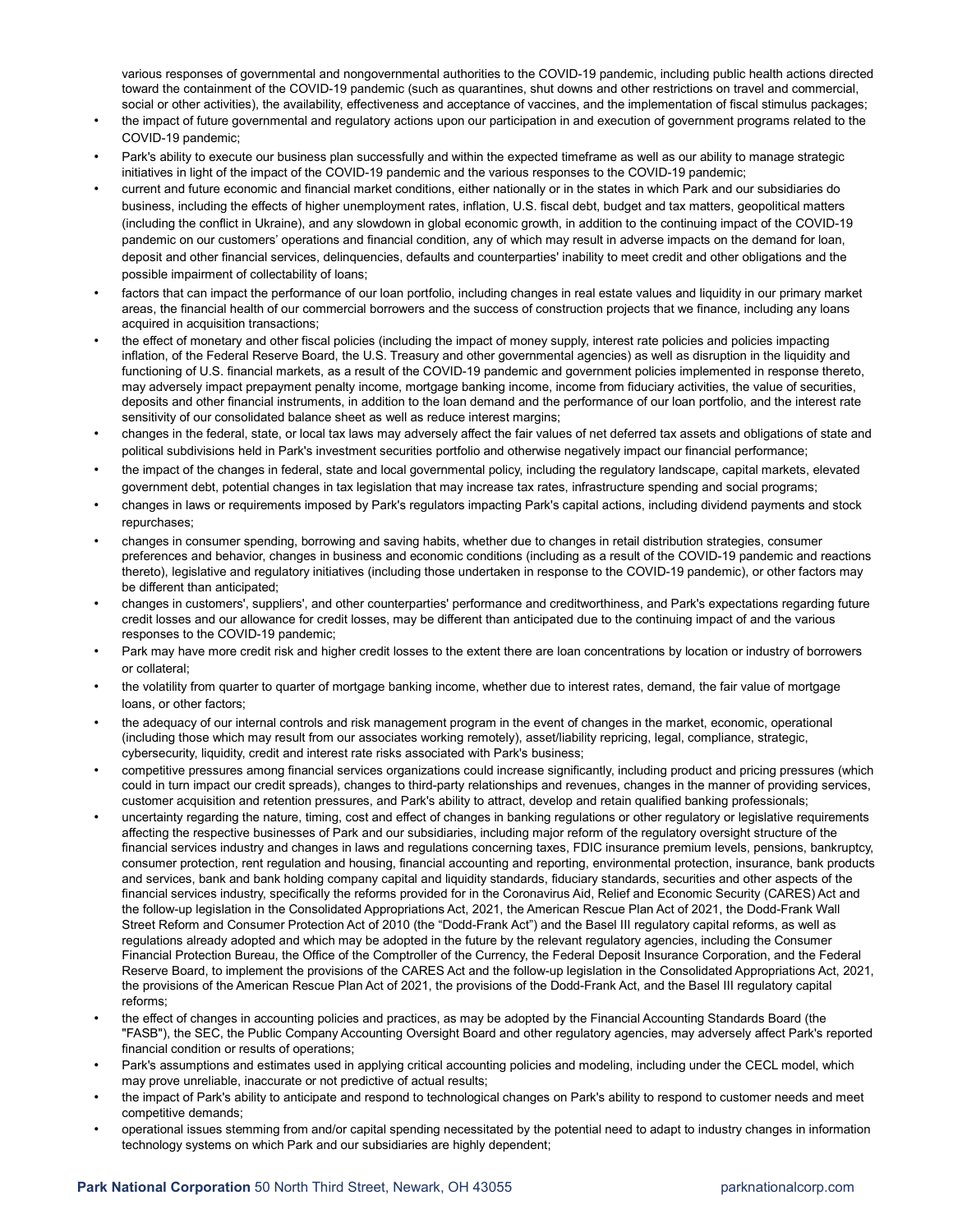- the ability to secure confidential information and deliver products and services through the use of computer systems and telecommunications networks, including those of Park's third-party vendors and other service providers, which may prove inadequate, and could adversely affect customer confidence in Park and/or result in Park incurring a financial loss;
- a failure in or breach of Park's operational or security systems or infrastructure, or those of our third-party vendors and other service providers, resulting in failures or disruptions in customer account management, general ledger, deposit, loan, or other systems, including as a result of cyber attacks;
- the impact on Park's business and operating results of any costs associated with obtaining rights in intellectual property claimed by others and of adequacy of Park's intellectual property protection in general;
- the existence or exacerbation of general geopolitical instability and uncertainty as well as the effect of trade policies (including the impact of potential or imposed tariffs, a U.S. withdrawal from or significant renegotiation of trade agreements, trade wars and other changes in trade regulations, closing of border crossings and changes in the relationship of the U.S. and its global trading partners);
- the impact on financial markets and the economy of any changes in the credit ratings of the U.S. Treasury obligations and other U.S. government-backed debt, as well as issues surrounding the levels of U.S., European and Asian government debt and concerns regarding the growth rates and financial stability of certain sovereign governments, supranationals and financial institutions in Europe and Asia and the risk they may face difficulties servicing their sovereign debt;
- the effect of a fall in stock market prices on Park's asset and wealth management businesses;
- our litigation and regulatory compliance exposure, including the costs and effects of any adverse developments in legal proceedings or other claims and the costs and effects of unfavorable resolution of regulatory and other governmental examinations or other inquiries;
- continued availability of earnings and excess capital sufficient for the lawful and prudent declaration of dividends;
- the impact on Park's business, personnel, facilities or systems of losses related to acts of fraud, scams and schemes of third parties;
- the impact of widespread natural and other disasters, pandemics (including the COVID-19 pandemic), dislocations, regional or national protests and civil unrest (including any resulting branch closures or damages), military or terrorist activities or international hostilities on the economy and financial markets generally and on us or our counterparties specifically;
- any of the foregoing factors, or other cascading effects of the COVID-19 pandemic that are not currently foreseeable, could materially affect our business, including our customers' willingness to conduct banking transactions and their ability to pay on existing obligations;
- the effect of healthcare laws in the U.S. and potential changes for such laws, especially in light of the COVID-19 pandemic, which may increase our healthcare and other costs and negatively impact our operations and financial results;
- risk and uncertainties associated with Park's entry into new geographic markets with our recent acquisitions, including expected revenue synergies and cost savings from recent acquisitions not being fully realized or realized within the expected time frame;
- the replacement of the London Inter-Bank Offered Rate (LIBOR) with other reference rates which may result in increased expenses and litigation, and adversely impact the effectiveness of hedging strategies;
- and other risk factors relating to the banking industry as detailed from time to time in Park's reports filed with the SEC including those described in "Item 1A. Risk Factors" of Part I of Park's Annual Report on Form 10-K for the fiscal year ended December 31, 2021.

Park does not undertake, and specifically disclaims any obligation, to publicly release the results of any revisions that may be made to update any forward-looking statement to reflect the events or circumstances after the date on which the forward-looking statement was made, or reflect the occurrence of unanticipated events, except to the extent required by law.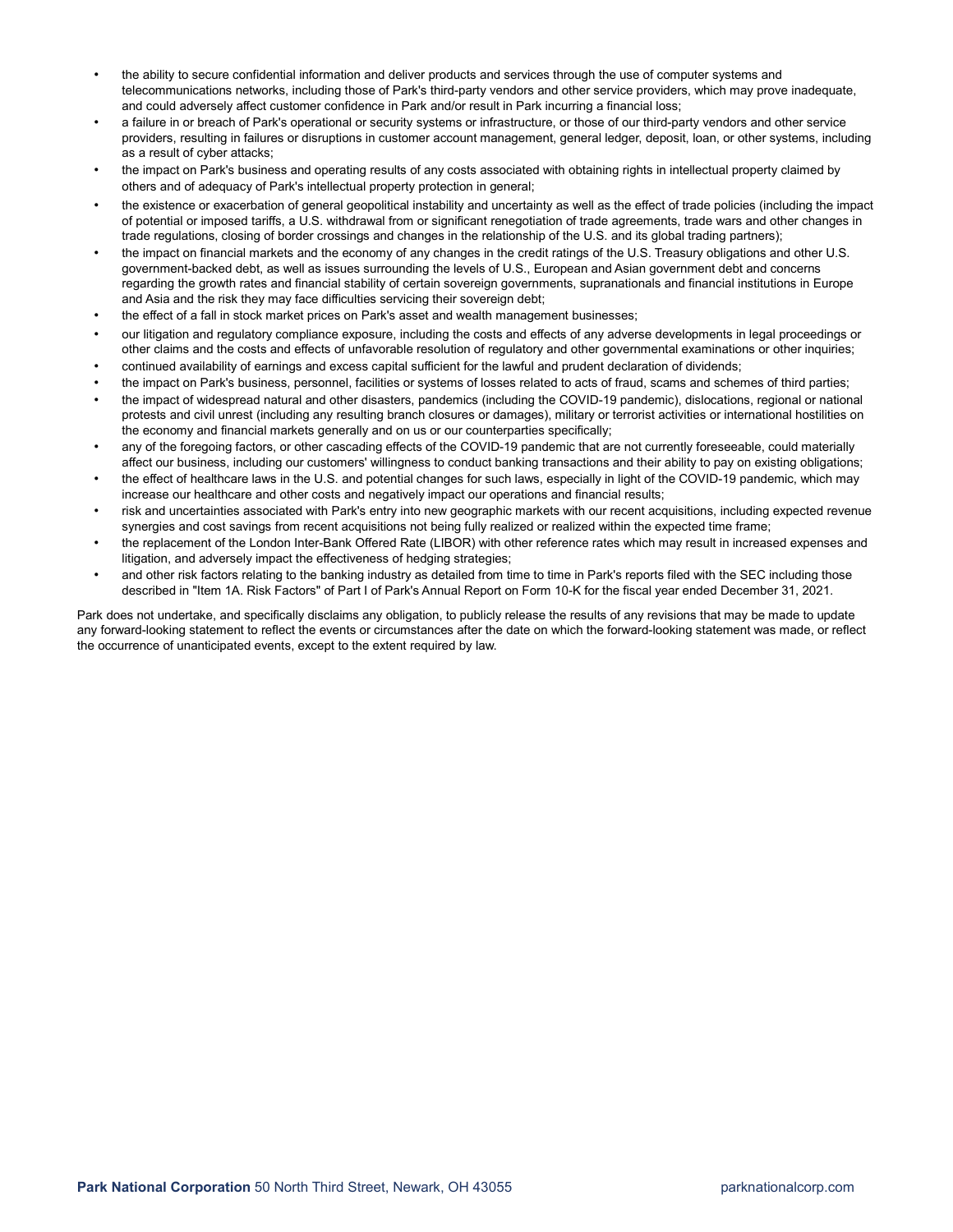## **Financial Highlights**

**As of or for the three months ended March 31, 2022, December 31, 2021, and March 31, 2021**

|                                                            |    | 2022    |            |         | 2021       | 2021    |            | Percent change vs.  |              |  |
|------------------------------------------------------------|----|---------|------------|---------|------------|---------|------------|---------------------|--------------|--|
| (in thousands, except share and per share data and ratios) |    | 1st QTR |            | 4th QTR |            | 1st QTR | 4Q '21     | <b>1Q '21</b>       |              |  |
| <b>INCOME STATEMENT:</b>                                   |    |         |            |         |            |         |            |                     |              |  |
| Net interest income                                        | \$ |         | 77,686     | \$      | 83,706     | \$      | 80,734     | (7.2)               | (3.8)        |  |
| Recovery of credit losses                                  |    |         | (4,605)    |         | (4,993)    |         | (4, 855)   | (7.8)               | (5.1)        |  |
| Other income                                               |    |         | 31,656     |         | 32,206     |         | 34,089     | (1.7)               | (7.1)        |  |
| Other expense                                              |    |         | 67,373     |         | 75,764     |         | 67,865     | (11.1)              | (0.7)        |  |
| Income before income taxes                                 | \$ |         | 46,574     | \$      | 45,141     | \$      | 51,813     | 3.2 % (10.1)        |              |  |
| Income taxes                                               |    |         | 7,699      |         | 8,593      |         | 8,982      | $(10.4)\%$ $(14.3)$ |              |  |
| Net income                                                 | \$ |         | 38,875     | \$      | 36,548     | \$      | 42,831     | 6.4 $%$ (9.2)       |              |  |
| <b>MARKET DATA:</b>                                        |    |         |            |         |            |         |            |                     |              |  |
| Earnings per common share - basic (a)                      | \$ |         | 2.40       | \$      | 2.25       | \$      | 2.63       | 6.7%                | (8.7)%       |  |
| Earnings per common share - diluted (a)                    |    |         | 2.38       |         | 2.23       |         | 2.61       | 6.7%                | $(8.8)$ %    |  |
| Quarterly cash dividends declared per common share         |    |         | 1.04       |         | 1.03       |         | 1.03       | 1.0%                | 1.0%         |  |
| Special cash dividends declared per common share           |    |         |            |         | 0.20       |         | 0.20       | $(100.0)\%$         | $(100.0)\%$  |  |
| Book value per common share at period end                  |    |         | 66.24      |         | 68.48      |         | 63.74      | (3.3)%              | 3.9 %        |  |
| Market price per common share at period end                |    |         | 131.38     |         | 137.31     |         | 129.30     | (4.3)%              | 1.6%         |  |
| Market capitalization at period end                        |    |         | 2,134,834  |         | 2,227,108  |         | 2,112,238  | (4.1)%              | 1.1%         |  |
| Weighted average common shares - basic (b)                 |    |         | 16,219,889 |         | 16,216,076 |         | 16,314,987 | $-$ %               | $(0.6)$ %    |  |
| Weighted average common shares - diluted (b)               |    |         | 16,331,031 |         | 16,363,968 |         | 16,439,920 | $(0.2)$ %           | (0.7)%       |  |
| Common shares outstanding at period end                    |    |         | 16,249,308 |         | 16,219,563 |         | 16,335,951 | 0.2%                | $(0.5)$ %    |  |
| <b>PERFORMANCE RATIOS: (annualized)</b>                    |    |         |            |         |            |         |            |                     |              |  |
| Return on average assets (a)(b)                            |    |         | 1.60 %     |         | 1.48 %     |         | 1.81 %     | 8.1 % (11.6)        |              |  |
| Return on average shareholders' equity (a)(b)              |    |         | 14.26 %    |         | 13.44 %    |         | 16.63 %    | 6.1 % (14.3)        |              |  |
| Yield on loans                                             |    |         | 4.31 %     |         | 4.58 %     |         | 4.48 %     | (5.9)               | (3.8)        |  |
| Yield on investment securities                             |    |         | 2.11%      |         | 2.05 %     |         | 2.53 %     | 2.9 % (16.6)        |              |  |
| Yield on money market instruments                          |    |         | 0.17%      |         | 0.15%      |         | 0.11%      | 13.3 %              | 54.5 %       |  |
| Yield on interest earning assets                           |    |         | 3.71%      |         | 3.88 %     |         | 3.96 %     | (4.4)               | (6.3)        |  |
| Cost of interest bearing deposits                          |    |         | 0.08%      |         | 0.09%      |         | 0.16%      | (11.1)              | (50.0)       |  |
| Cost of borrowings                                         |    |         | 2.35%      |         | 2.09 %     |         | 1.86 %     | 12.4 %              | 26.3 %       |  |
| Cost of paying interest bearing liabilities                |    |         | 0.25%      |         | 0.25%      |         | 0.32%      |                     | $-$ % (21.9) |  |
| Net interest margin (g)                                    |    |         | 3.55%      |         | 3.72 %     |         | 3.76 %     | (4.6)               | (5.6)        |  |
| Efficiency ratio $(q)$                                     |    |         | 61.16 %    |         | 64.94 %    |         | 58.74 %    | (5.8)               | 4.1 %        |  |
| OTHER RATIOS (NON-GAAP):                                   |    |         |            |         |            |         |            |                     |              |  |
| Tangible book value per share (d)                          | \$ |         | 55.98      | \$      | 58.18      | \$      | 53.43      | (3.8)               | 4.8 %        |  |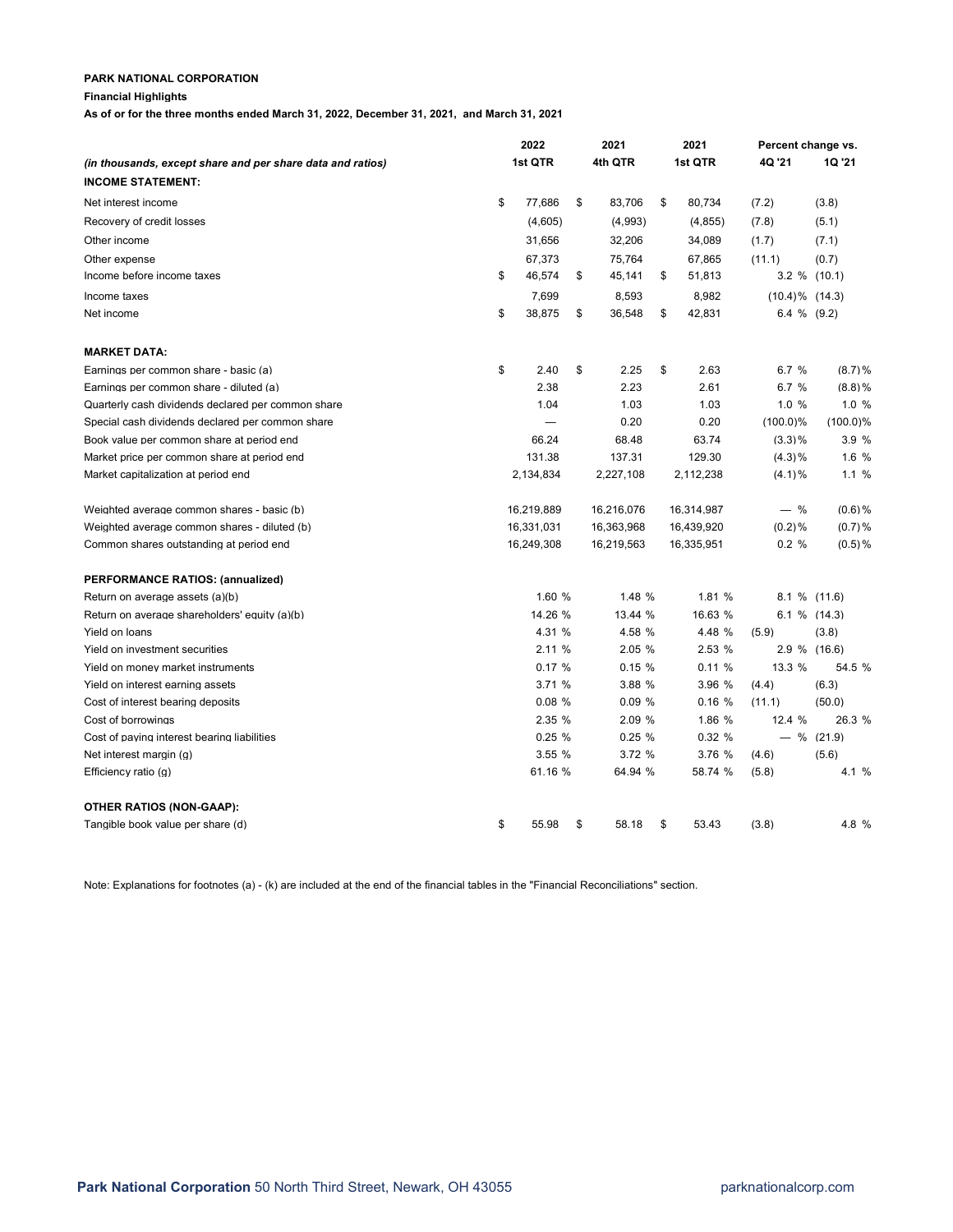## **Financial Highlights (continued)**

**As of or for the three months ended March 31, 2022, December 31, 2021, and March 31, 2021**

|                                                                                              |        |                   |              |                      |                   |        | Percent change vs. |                |   |
|----------------------------------------------------------------------------------------------|--------|-------------------|--------------|----------------------|-------------------|--------|--------------------|----------------|---|
| (in thousands, except ratios)                                                                |        | March 31,<br>2022 |              | December 31,<br>2021 | March 31,<br>2021 | 4Q '21 |                    | 1Q '21         |   |
| <b>BALANCE SHEET:</b>                                                                        |        |                   |              |                      |                   |        |                    |                |   |
| Investment securities                                                                        | \$     | 1.832.274         | \$           | 1.815.408            | \$1.176.240       |        | 0.9%               | 55.8 %         |   |
| Loans                                                                                        |        | 6,821,606         |              | 6,871,122            | 7,168,745         | (0.7)  |                    | (4.8)          |   |
| Allowance for credit losses                                                                  |        | 78.861            |              | 83,197               | 86,886            | (5.2)  |                    | (9.2)          |   |
| Goodwill and other intangible assets                                                         |        | 166.655           |              | 167.057              | 168.376           | (0.2)  |                    | (1.0)          |   |
| Other real estate owned (OREO)                                                               |        | 760               |              | 775                  | 844               | (1.9)  |                    | (10.0)         |   |
| Total assets                                                                                 |        | 9,576,352         |              | 9,560,254            | 9,914,069         |        |                    | $0.2 \%$ (3.4) |   |
| <b>Total deposits</b>                                                                        |        | 7,996,318         |              | 7,904,528            | 8,236,199         |        |                    | $1.2 \%$ (2.9) |   |
| <b>Borrowings</b>                                                                            |        | 394.249           |              | 426.996              | 523.266           | (7.7)  |                    | (24.7)         |   |
| Total shareholders' equity                                                                   |        | 1.076.366         |              | 1,110,759            | 1.041.271         | (3.1)  |                    | 3.4%           |   |
| Tangible equity (d)                                                                          |        | 909,711           |              | 943,702              | 872,895           | (3.6)  |                    | 4.2 %          |   |
| Total nonperforming loans                                                                    |        | 86,891            |              | 102,652              | 130,327           | (15.4) |                    | (33.3)         |   |
| Total nonperforming assets                                                                   |        | 87,651            |              | 106,177              | 134,335           | (17.4) |                    | (34.8)         |   |
| <b>ASSET QUALITY RATIOS:</b>                                                                 |        |                   |              |                      |                   |        |                    |                |   |
| Loans as a % of period end total assets                                                      |        | 71.23 %           |              | 71.87 %              | 72.31 %           | (0.9)  |                    | (1.5)          |   |
| Total nonperforming loans as a % of period end loans                                         |        | 1.27 %            |              | 1.49 %               | 1.82 %            | (14.8) |                    | (30.2)         |   |
| Total nonperforming assets as a % of period end loans + OREO + other<br>nonperforming assets |        | 1.28 %            |              | 1.54 %               | 1.87 %            | (16.9) | $\frac{0}{0}$      | (31.6)         | % |
| Allowance for credit losses as a % of period end loans                                       |        | 1.16 %            |              | 1.21 %               | 1.21 %            | (4.1)  |                    | (4.1)          |   |
| Net loan (recoveries) charge-offs                                                            | \$     | (269)             | $\mathbf{s}$ | $(61)$ \$            | 24                |        | N.M                | N.M            |   |
| Annualized net loan (recoveries) charge-offs as a % of average loans (b)                     | (0.02) | %                 |              | $-$ %                | $-$ %             |        | N.M                | N.M            |   |
| <b>CAPITAL &amp; LIQUIDITY:</b>                                                              |        |                   |              |                      |                   |        |                    |                |   |
| Total shareholders' equity / Period end total assets                                         |        | 11.24 %           |              | 11.62 %              | 10.50 %           | (3.3)  |                    | 7.0 %          |   |
| Tangible equity (d) / Tangible assets (f)                                                    |        | 9.67 %            |              | 10.05 %              | 8.96 %            | (3.8)  |                    | 7.9 %          |   |
| Average shareholders' equity / Average assets (b)                                            |        | 11.25 %           |              | 10.97 %              | 10.87 %           |        | 2.6 %              | 3.5%           |   |
| Average shareholders' equity / Average loans (b)                                             |        | 16.19 %           |              | 15.69 %              | 14.63 %           |        | 3.2%               | 10.7 %         |   |
| Average loans / Average deposits (b)                                                         |        | 83.32 %           |              | 83.78 %              | 90.12 %           | (0.5)  |                    | (7.5)          |   |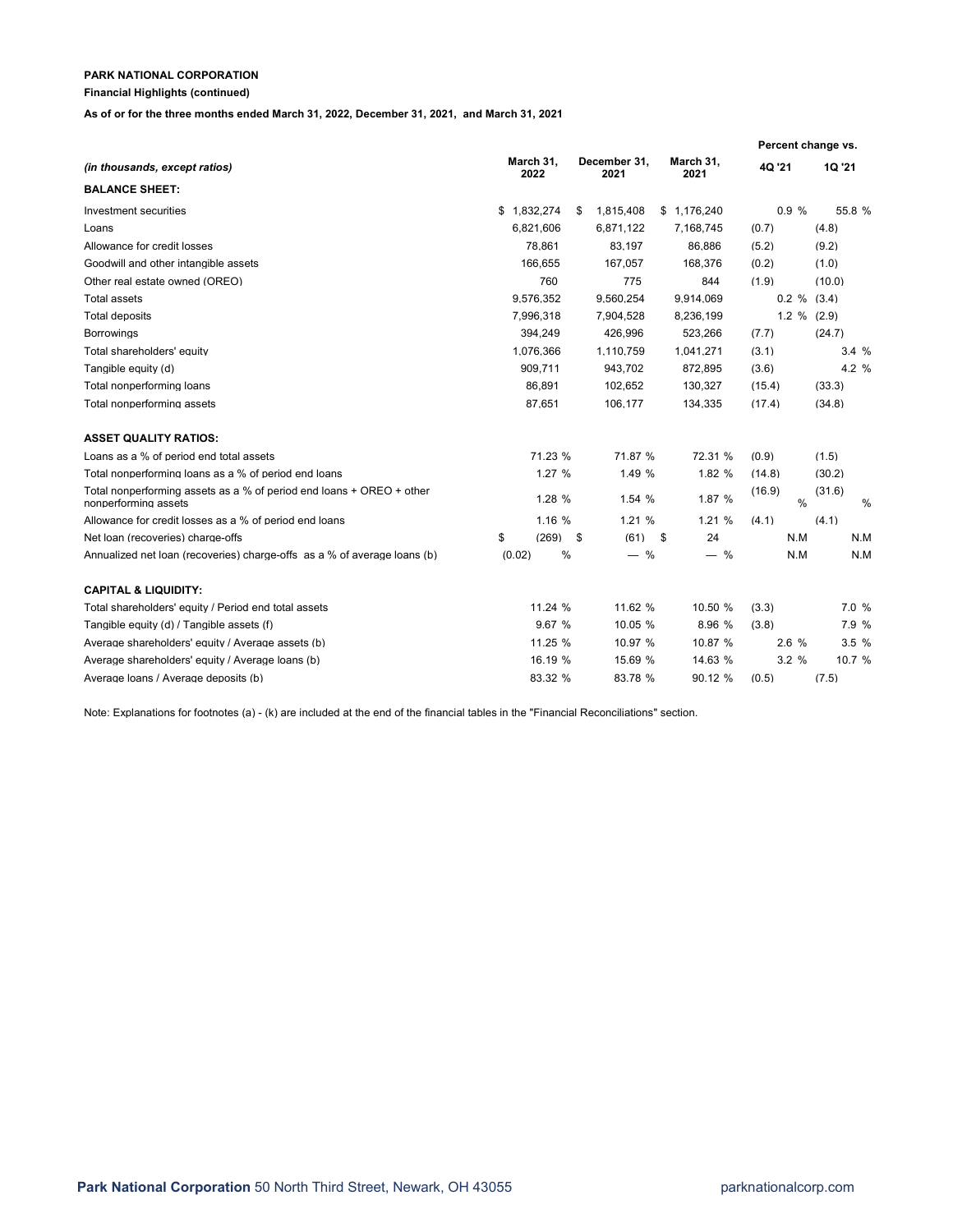## **Consolidated Statements of Income**

|                                                     |                   | <b>Three Months Ended</b><br>March 31, |  |  |  |
|-----------------------------------------------------|-------------------|----------------------------------------|--|--|--|
| (in thousands, except share and per share data)     | 2022              | 2021                                   |  |  |  |
| Interest income:                                    |                   |                                        |  |  |  |
| Interest and fees on loans                          | \$<br>72,416 \$   | 78,737                                 |  |  |  |
| Interest on debt securities:                        |                   |                                        |  |  |  |
| Taxable                                             | 6,130             | 4,256                                  |  |  |  |
| Tax-exempt                                          | 2,447             | 2,037                                  |  |  |  |
| Other interest income                               | 153               | 143                                    |  |  |  |
| <b>Total interest income</b>                        | 81,146            | 85,173                                 |  |  |  |
| Interest expense:                                   |                   |                                        |  |  |  |
| Interest on deposits:                               |                   |                                        |  |  |  |
| Demand and savings deposits                         | 351               | 386                                    |  |  |  |
| Time deposits                                       | 720               | 1,584                                  |  |  |  |
| Interest on borrowings                              | 2,389             | 2,469                                  |  |  |  |
| <b>Total interest expense</b>                       | 3,460             | 4,439                                  |  |  |  |
| Net interest income                                 | 77,686            | 80,734                                 |  |  |  |
| Recovery of credit losses                           | (4,605)           | (4, 855)                               |  |  |  |
| Net interest income after recovery of credit losses | 82,291            | 85,589                                 |  |  |  |
| Other income                                        | 31,656            | 34,089                                 |  |  |  |
| Other expense                                       | 67,373            | 67,865                                 |  |  |  |
| Income before income taxes                          | 46,574            | 51,813                                 |  |  |  |
| Income taxes                                        | 7,699             | 8,982                                  |  |  |  |
| Net income                                          | \$<br>38,875 \$   | 42,831                                 |  |  |  |
| Per common share:                                   |                   |                                        |  |  |  |
| Net income - basic                                  | \$<br>$2.40\quad$ | 2.63                                   |  |  |  |
| Net income - diluted                                | \$<br>$2.38$ \$   | 2.61                                   |  |  |  |
| Weighted average shares - basic                     | 16,219,889        | 16,314,987                             |  |  |  |
| Weighted average shares - diluted                   | 16,331,031        | 16,439,920                             |  |  |  |
| Cash dividends declared:                            |                   |                                        |  |  |  |
| Quarterly dividend                                  | $1.04$ \$<br>\$   | 1.03                                   |  |  |  |
| Special dividend                                    | \$<br>$-$ \$      | 0.20                                   |  |  |  |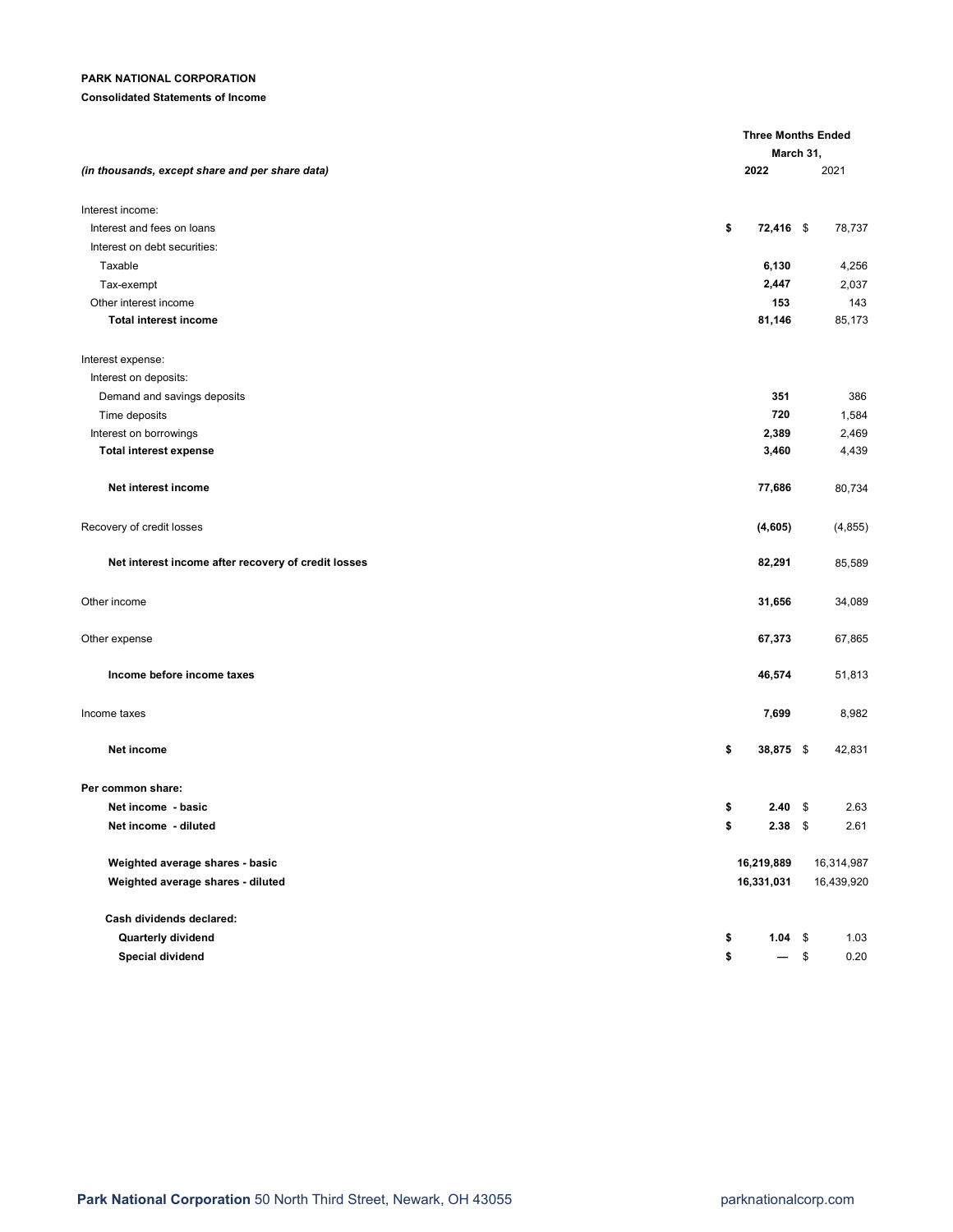## **PARK NATIONAL CORPORATION Consolidated Balance Sheets**

| (in thousands, except share data)                                                                                                                           | March 31, 2022     | December 31, |
|-------------------------------------------------------------------------------------------------------------------------------------------------------------|--------------------|--------------|
| Assets                                                                                                                                                      |                    |              |
| Cash and due from banks                                                                                                                                     | \$<br>159,858 \$   | 144,507      |
| Money market instruments                                                                                                                                    | 87,034             | 74,673       |
| Investment securities                                                                                                                                       | 1,832,274          | 1,815,408    |
| Loans                                                                                                                                                       | 6,821,606          | 6,871,122    |
| Allowance for credit losses                                                                                                                                 | (78, 861)          | (83, 197)    |
| Loans, net                                                                                                                                                  | 6,742,745          | 6,787,925    |
| Bank premises and equipment, net                                                                                                                            | 87,423             | 89,008       |
| Goodwill and other intangible assets                                                                                                                        | 166,655            | 167,057      |
| Other real estate owned                                                                                                                                     | 760                | 775          |
| Other assets                                                                                                                                                | 499,603            | 480,901      |
| <b>Total assets</b>                                                                                                                                         | \$<br>9,576,352 \$ | 9,560,254    |
| <b>Liabilities and Shareholders' Equity</b>                                                                                                                 |                    |              |
| Deposits:                                                                                                                                                   |                    |              |
| Noninterest bearing                                                                                                                                         | \$<br>3,055,614 \$ | 3,066,419    |
| Interest bearing                                                                                                                                            | 4,940,704          | 4,838,109    |
| Total deposits                                                                                                                                              | 7,996,318          | 7,904,528    |
| <b>Borrowings</b>                                                                                                                                           | 394,249            | 426,996      |
| Other liabilities                                                                                                                                           | 109,419            | 117,971      |
| <b>Total liabilities</b>                                                                                                                                    | \$<br>8,499,986 \$ | 8,449,495    |
| <b>Shareholders' Equity:</b>                                                                                                                                |                    |              |
| Preferred shares (200,000 shares authorized; no shares outstanding at March 31, 2022 and December 31, 2021)                                                 | \$<br>-\$          |              |
| Common shares (No par value; 20,000,000 shares authorized; 17,623,106 shares issued at March 31, 2022 and<br>17.623.118 shares issued at December 31, 2021) | 459,271            | 461,800      |
| Accumulated other comprehensive (loss) income, net of taxes                                                                                                 | (40, 469)          | 15,155       |
| Retained earnings                                                                                                                                           | 797.033            | 776,294      |
| Treasury shares (1,373,798 shares at March 31, 2022 and 1,403,555 shares at December 31, 2021)                                                              | (139, 469)         | (142, 490)   |
| Total shareholders' equity                                                                                                                                  | \$<br>1,076,366 \$ | 1,110,759    |
| Total liabilities and shareholders' equity                                                                                                                  | \$<br>9,576,352 \$ | 9,560,254    |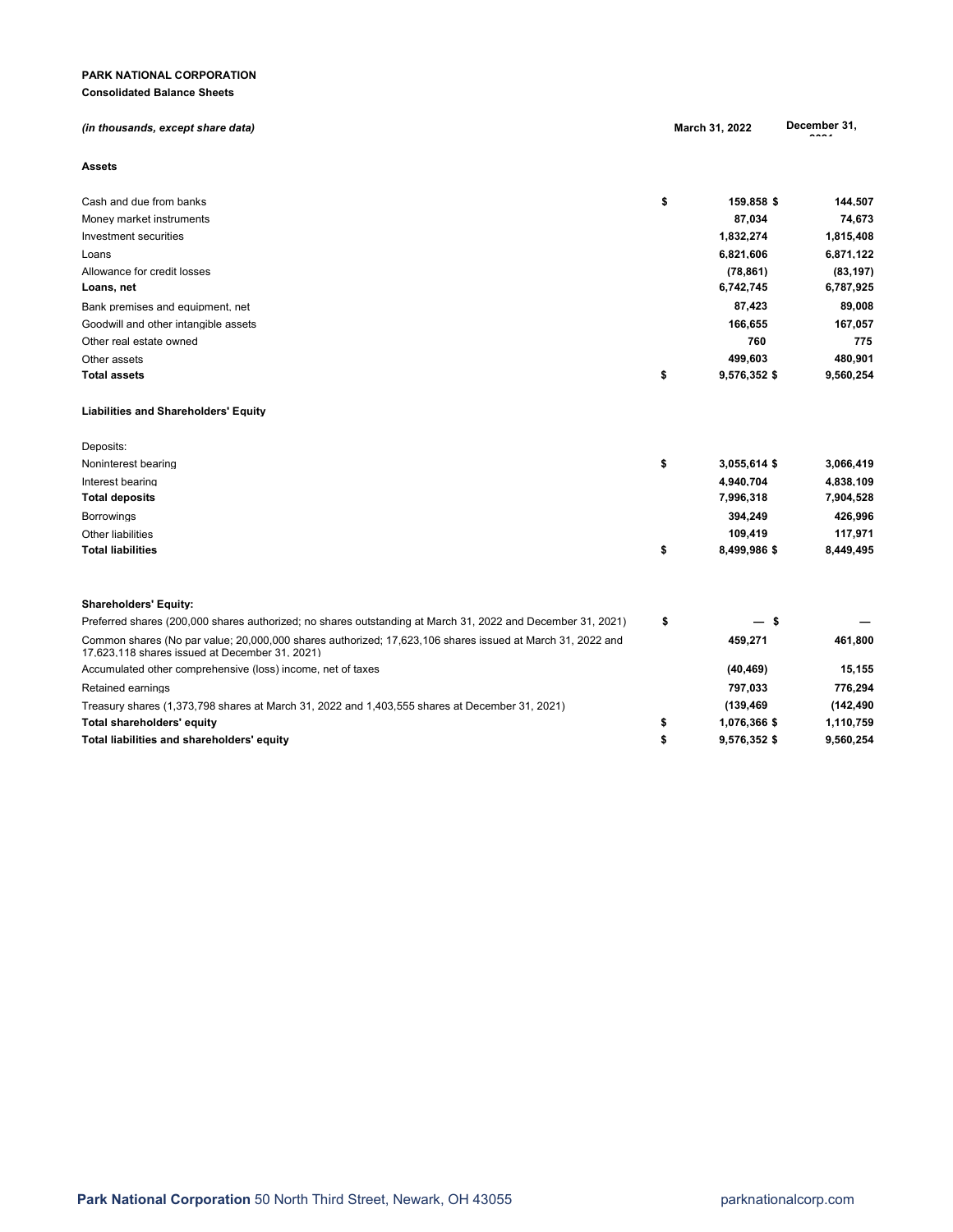## **Consolidated Average Balance Sheets**

| (in thousands)                                              |    | 2022         | 2021       |  |  |  |
|-------------------------------------------------------------|----|--------------|------------|--|--|--|
| <b>Assets</b>                                               |    |              |            |  |  |  |
| Cash and due from banks                                     | \$ | 168,726 \$   | 148,264    |  |  |  |
| Money market instruments                                    |    | 360,103      | 553,906    |  |  |  |
| Investment securities                                       |    | 1,801,527    | 1,160,509  |  |  |  |
| Loans                                                       |    | 6,829,336    | 7,138,854  |  |  |  |
| Allowance for credit losses                                 |    | (83, 434)    | (89, 954)  |  |  |  |
| Loans, net                                                  |    | 6,745,902    | 7,048,900  |  |  |  |
| Bank premises and equipment, net                            |    | 88,739       | 89.740     |  |  |  |
| Goodwill and other intangible assets                        |    | 166,918      | 168,690    |  |  |  |
| Other real estate owned                                     |    | 759          | 1,212      |  |  |  |
| Other assets                                                |    | 492,708      | 441.321    |  |  |  |
| <b>Total assets</b>                                         | \$ | 9,825,382 \$ | 9,612,542  |  |  |  |
| <b>Liabilities and Shareholders' Equity</b>                 |    |              |            |  |  |  |
| Deposits:                                                   |    |              |            |  |  |  |
| Noninterest bearing                                         | \$ | 3,025,991 \$ | 2,792,398  |  |  |  |
| Interest bearing                                            |    | 5,170,296    | 5,129,357  |  |  |  |
| <b>Total deposits</b>                                       |    | 8,196,287    | 7,921,755  |  |  |  |
| <b>Borrowings</b>                                           |    | 411,424      | 538,706    |  |  |  |
| Other liabilities                                           |    | 112,131      | 107,669    |  |  |  |
| <b>Total liabilities</b>                                    | \$ | 8,719,842 \$ | 8,568,130  |  |  |  |
|                                                             |    |              |            |  |  |  |
| <b>Shareholders' Equity:</b>                                |    |              |            |  |  |  |
| <b>Preferred shares</b>                                     | \$ | — \$         |            |  |  |  |
| Common shares                                               |    | 461,798      | 460,721    |  |  |  |
| Accumulated other comprehensive (loss) income, net of taxes |    | (1,719)      | 1,179      |  |  |  |
| Retained earnings                                           |    | 787,917      | 713,254    |  |  |  |
| Treasury shares                                             |    | (142, 456)   | (130, 742) |  |  |  |
| Total shareholders' equity                                  | \$ | 1,105,540 \$ | 1,044,412  |  |  |  |
| Total liabilities and shareholders' equity                  | \$ | 9,825,382 \$ | 9,612,542  |  |  |  |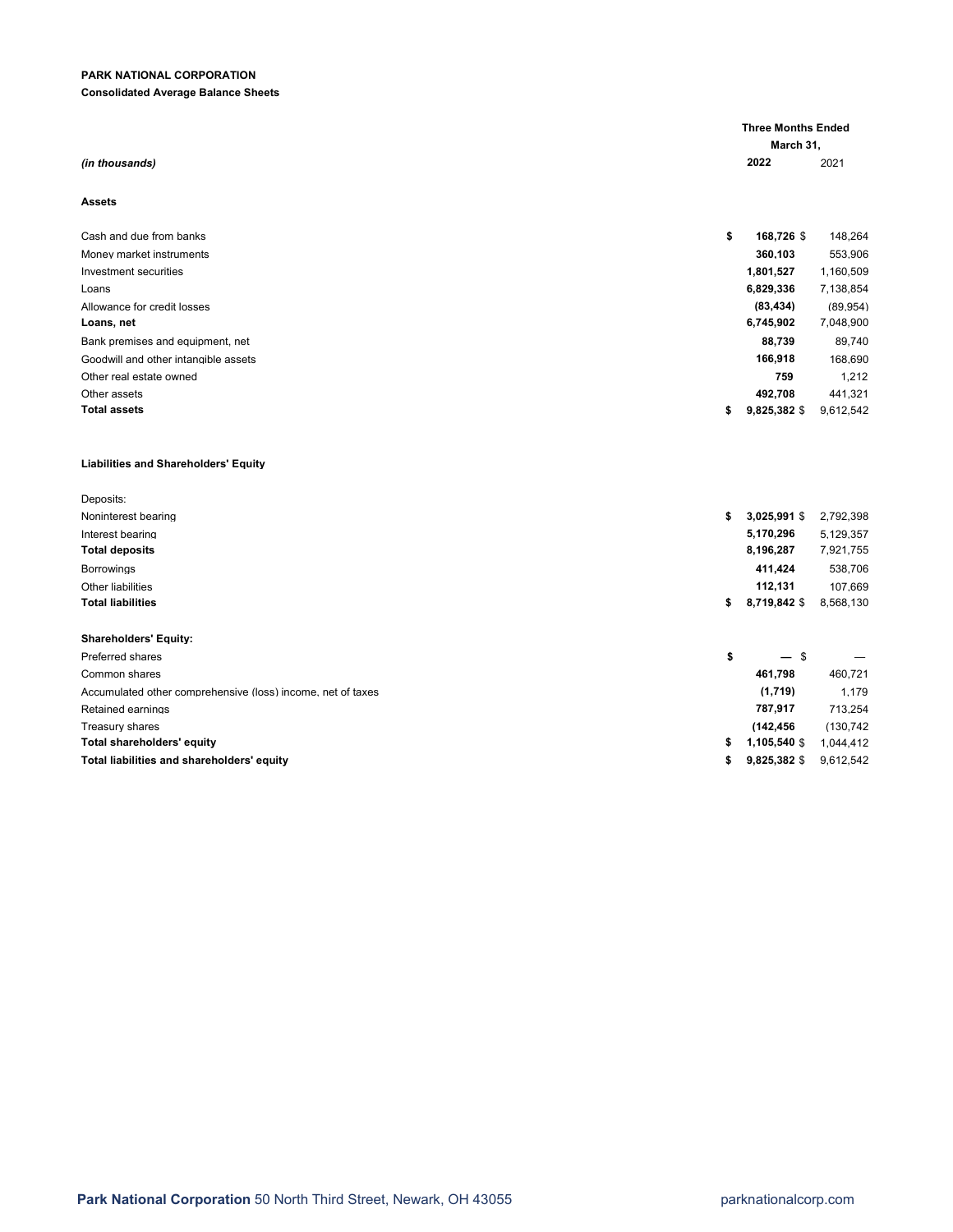**Consolidated Statements of Income - Linked Quarters**

|                                                                     | 2022                    | 2021      | 2021      | 2021                              | 2021     |  |
|---------------------------------------------------------------------|-------------------------|-----------|-----------|-----------------------------------|----------|--|
| (in thousands, except per share data)                               | 1st QTR                 | 4th QTR   | 3rd QTR   | 2nd QTR                           | 1st QTR  |  |
| Interest income:                                                    |                         |           |           |                                   |          |  |
| Interest and fees on loans                                          | $$72,416$ \$            |           |           | 79.168 \$78.127 \$81.176 \$78.737 |          |  |
| Interest on debt securities:                                        |                         |           |           |                                   |          |  |
| Taxable                                                             | 6,130                   | 5,698     | 4,904     | 4,600                             | 4,256    |  |
| Tax-exempt                                                          | 2,447                   | 2,209     | 2,029     | 2,032                             | 2,037    |  |
| Other interest income                                               | 153                     | 191       | 360       | 186                               | 143      |  |
| <b>Total interest income</b>                                        | 81,146                  | 87,266    | 85,420    | 87,994                            | 85,173   |  |
| Interest expense:                                                   |                         |           |           |                                   |          |  |
| Interest on deposits:                                               |                         |           |           |                                   |          |  |
| Demand and savings deposits                                         | 351                     | 373       | 435       | 401                               | 386      |  |
| Time deposits                                                       | 720                     | 831       | 1,011     | 1,285                             | 1,584    |  |
| Interest on borrowings                                              | 2,389                   | 2,356     | 2,372     | 2,457                             | 2,469    |  |
| <b>Total interest expense</b>                                       | 3,460                   | 3,560     | 3,818     | 4,143                             | 4,439    |  |
| Net interest income                                                 | 77,686                  | 83,706    | 81,602    | 83,851                            | 80,734   |  |
| (Recovery of) provision for credit losses                           | (4,605)                 | (4.993)   | 1,972     | (4,040)                           | (4, 855) |  |
| Net interest income after (recovery of) provision for credit losses | 82,291                  | 88,699    | 79,630    | 87,891                            | 85,589   |  |
| Other income                                                        | 31,656                  | 32,206    | 32,411    | 31,238                            | 34,089   |  |
| Other expense                                                       | 67,373                  | 75,764    | 68,489    | 71,400                            | 67,865   |  |
| Income before income taxes                                          | 46,574                  | 45,141    | 43,552    | 47,729                            | 51,813   |  |
| Income taxes                                                        | 7,699                   | 8,593     | 8,118     | 8,597                             | 8,982    |  |
| Net income                                                          | \$<br>38,875 \$         | 36,548 \$ | 35,434 \$ | 39,132 \$                         | 42,831   |  |
| Per common share:                                                   |                         |           |           |                                   |          |  |
| Net income - basic                                                  | \$<br>$2.40~\text{\AA}$ | $2.25$ \$ | $2.17$ \$ | $2.39$ \$                         | 2.63     |  |
| Net income - diluted                                                | \$<br>2.38 <sub>5</sub> | $2.23$ \$ | $2.16$ \$ | $2.38$ \$                         | 2.61     |  |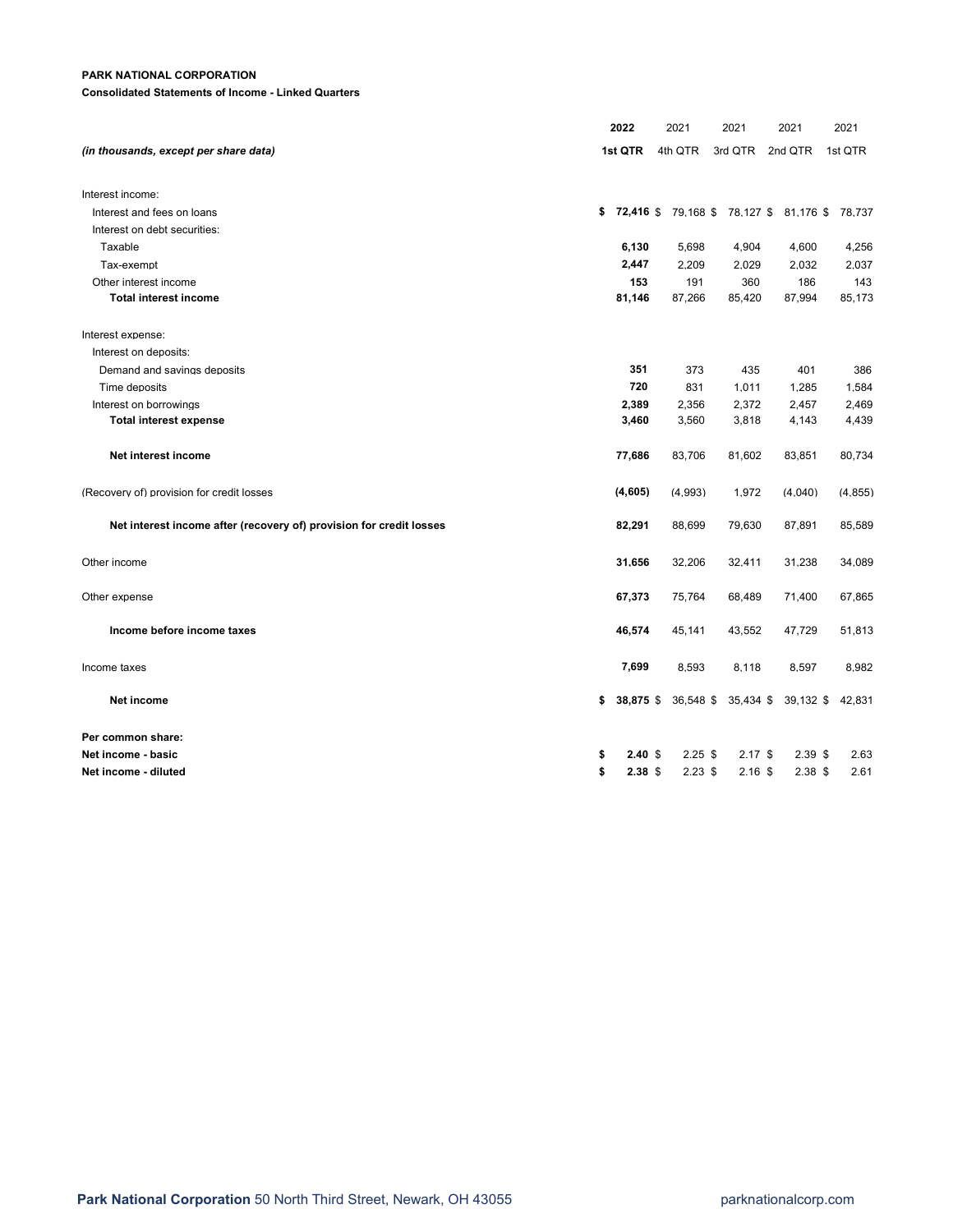## **Detail of other income and other expense - Linked Quarters**

|    |       |                           |          |      |                                 |                                                                                                                                              |          | 2021                                                                                                                                                                             |                                                                                                                                                         |
|----|-------|---------------------------|----------|------|---------------------------------|----------------------------------------------------------------------------------------------------------------------------------------------|----------|----------------------------------------------------------------------------------------------------------------------------------------------------------------------------------|---------------------------------------------------------------------------------------------------------------------------------------------------------|
|    |       |                           |          |      |                                 |                                                                                                                                              |          |                                                                                                                                                                                  |                                                                                                                                                         |
|    |       |                           |          |      |                                 |                                                                                                                                              |          |                                                                                                                                                                                  |                                                                                                                                                         |
|    |       |                           |          |      |                                 |                                                                                                                                              |          |                                                                                                                                                                                  |                                                                                                                                                         |
| \$ |       |                           |          |      |                                 |                                                                                                                                              |          |                                                                                                                                                                                  | 8.173                                                                                                                                                   |
|    | 2,074 |                           | 2,357    |      |                                 |                                                                                                                                              |          |                                                                                                                                                                                  | 2,054                                                                                                                                                   |
|    | 4,819 |                           | 6,368    |      |                                 |                                                                                                                                              |          |                                                                                                                                                                                  | 9,617                                                                                                                                                   |
|    | 6,126 |                           | 6,568    |      |                                 |                                                                                                                                              |          |                                                                                                                                                                                  | 6,086                                                                                                                                                   |
|    | 1,175 |                           | 1,121    |      |                                 |                                                                                                                                              |          |                                                                                                                                                                                  | 1,165                                                                                                                                                   |
|    | 532   |                           | 572      |      | 622                             |                                                                                                                                              | 655      |                                                                                                                                                                                  | 530                                                                                                                                                     |
|    | —     |                           | 22       |      | 3                               |                                                                                                                                              | 4        |                                                                                                                                                                                  | (33)                                                                                                                                                    |
|    | 2,353 |                           | 2,125    |      | 609                             |                                                                                                                                              | 467      |                                                                                                                                                                                  | 1,810                                                                                                                                                   |
|    | 3,027 |                           | 2,038    |      |                                 |                                                                                                                                              |          |                                                                                                                                                                                  | 2,038                                                                                                                                                   |
|    | 2,753 |                           | 2.148    |      |                                 |                                                                                                                                              |          |                                                                                                                                                                                  | 2.649                                                                                                                                                   |
| \$ |       |                           |          |      |                                 |                                                                                                                                              |          | 34,089                                                                                                                                                                           |                                                                                                                                                         |
|    |       |                           |          |      |                                 |                                                                                                                                              |          |                                                                                                                                                                                  |                                                                                                                                                         |
| \$ |       |                           |          |      |                                 |                                                                                                                                              |          | 29.896                                                                                                                                                                           |                                                                                                                                                         |
|    |       |                           | 10,706   |      |                                 |                                                                                                                                              |          | 10,201                                                                                                                                                                           |                                                                                                                                                         |
|    | 3,214 |                           | 3,161    |      |                                 |                                                                                                                                              |          |                                                                                                                                                                                  | 3,640                                                                                                                                                   |
|    | 2,937 |                           | 2,724    |      |                                 |                                                                                                                                              |          |                                                                                                                                                                                  | 2,610                                                                                                                                                   |
|    | 7,504 |                           | 7,860    |      |                                 |                                                                                                                                              |          |                                                                                                                                                                                  | 7.712                                                                                                                                                   |
|    | 5,858 |                           | 7.840    |      |                                 |                                                                                                                                              |          |                                                                                                                                                                                  | 5.664                                                                                                                                                   |
|    | 1,317 |                           | 1,718    |      |                                 |                                                                                                                                              |          |                                                                                                                                                                                  | 1,491                                                                                                                                                   |
|    | 1,405 |                           | 1,547    |      |                                 |                                                                                                                                              |          |                                                                                                                                                                                  | 1,691                                                                                                                                                   |
|    | 890   |                           | 851      |      | 796                             |                                                                                                                                              | 770      |                                                                                                                                                                                  | 1.122                                                                                                                                                   |
|    | 1,192 |                           | 931      |      |                                 |                                                                                                                                              |          |                                                                                                                                                                                  | 1.108                                                                                                                                                   |
|    | 402   |                           | 420      |      | 420                             |                                                                                                                                              | 479      |                                                                                                                                                                                  | 479                                                                                                                                                     |
|    | –     |                           | -        |      | $\hspace{0.1mm}-\hspace{0.1mm}$ |                                                                                                                                              |          |                                                                                                                                                                                  |                                                                                                                                                         |
|    | 1,634 |                           | 2,053    |      |                                 |                                                                                                                                              |          |                                                                                                                                                                                  | 2,251                                                                                                                                                   |
| S  |       |                           |          |      |                                 |                                                                                                                                              |          |                                                                                                                                                                                  |                                                                                                                                                         |
|    |       | 2022<br>1st QTR<br>10,499 | 8,797 \$ | 2021 | 8.887 \$                        | 2021<br>2,389<br>6,668<br>6,453<br>1,462<br>2,038<br>3.347<br>10,640<br>3,211<br>2,797<br>7.817<br>6.973<br>1,574<br>1,403<br>1.113<br>2,312 | 8.820 \$ | 2021<br>4th QTR 3rd QTR 2nd QTR<br>2,032<br>7,159<br>6,758<br>1,149<br>2,038<br>2.407<br>10,056<br>3,027<br>2,756<br>7,150<br>6,973<br>1,290<br>1,276<br>1.103<br>4,000<br>2,217 | 1st QTR<br>8.569 \$<br>31,656 \$ 32,206 \$ 32,411 \$ 31,238 \$<br>30,521 \$ 35,953 \$ 29,433 \$ 30,303 \$<br>67,373 \$75,764 \$68,489 \$71,400 \$67,865 |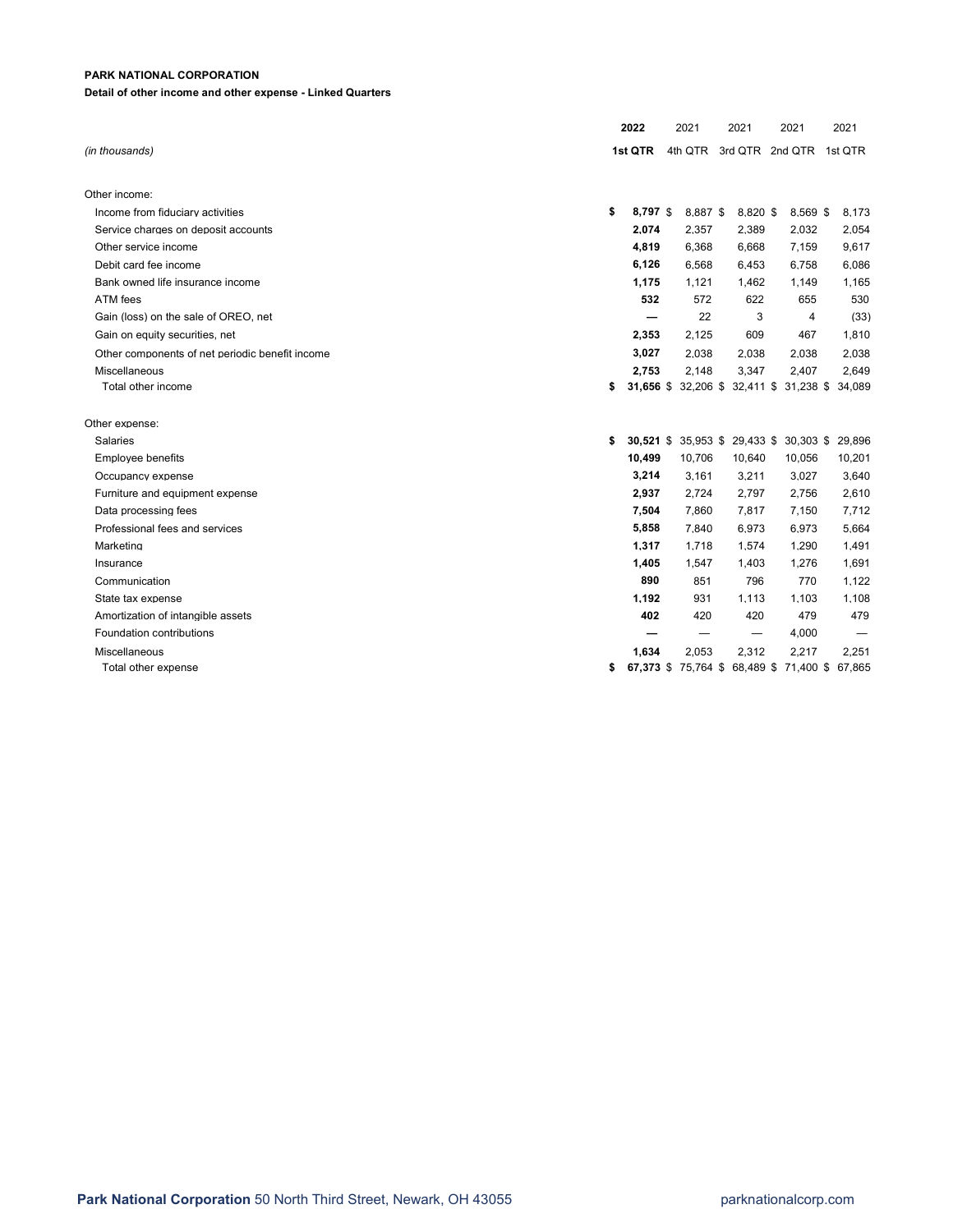#### **Asset Quality Information**

|                                                                                                                                |                   |             |    |             |          | Year ended December 31, |    |             |    |             |
|--------------------------------------------------------------------------------------------------------------------------------|-------------------|-------------|----|-------------|----------|-------------------------|----|-------------|----|-------------|
| (in thousands, except ratios)                                                                                                  | March 31,<br>2022 |             |    | 2021        |          | 2020                    |    | 2019        |    | 2018        |
| Allowance for credit losses:                                                                                                   |                   |             |    |             |          |                         |    |             |    |             |
| Allowance for credit losses, beginning of period                                                                               | \$                | 83,197      | \$ | 85,675      | \$       | 56,679                  | \$ | 51,512      | \$ | 49,988      |
| Cumulative change in accounting principle; adoption of ASU 2016-13                                                             |                   |             |    | 6,090       |          |                         |    |             |    |             |
| Charge-offs                                                                                                                    |                   | 1,347       |    | 5,093       |          | 10,304                  |    | 11,177      |    | 13,552      |
| Recoveries                                                                                                                     |                   | 1,616       |    | 8,441       |          | 27,246                  |    | 10,173      |    | 7,131       |
| Net (recoveries) charge-offs                                                                                                   |                   | (269)       |    | (3,348)     |          | (16, 942)               |    | 1,004       |    | 6,421       |
| (Recovery of) provision for credit losses                                                                                      |                   | (4,605)     |    | (11, 916)   |          | 12,054                  |    | 6,171       |    | 7,945       |
| Allowance for credit losses, end of period                                                                                     | \$                | 78,861      | \$ | 83,197      | \$       | 85,675                  | \$ | 56,679      | \$ | 51,512      |
| General reserve trends:                                                                                                        |                   |             |    |             |          |                         |    |             |    |             |
| Allowance for credit losses, end of period                                                                                     | \$                | 78,861      | \$ | 83,197      | \$       | 85,675                  | \$ | 56,679      | \$ | 51,512      |
| Allowance on purchased credit deteriorated ("PCD") loans (purchased credit impaired<br>("PCI") loans for vears 2020 and prior) |                   |             |    |             |          | 167                     |    | 268         |    |             |
| Allowance on purchased loans excluded from the general reserve                                                                 |                   |             |    |             |          | 678                     |    |             |    |             |
| Specific reserves on individually evaluated loans                                                                              |                   | 1,513       |    | 1,616       |          | 5,434                   |    | 5,230       |    | 2,273       |
| General reserves on collectively evaluated loans                                                                               | \$                | 77,348      | \$ | 81,581      | \$       | 79,396                  | \$ | 51,181      | \$ | 49,239      |
| <b>Total loans</b>                                                                                                             |                   | \$6,821,606 |    | \$6,871,122 |          | \$7,177,785             |    | \$6,501,404 |    | \$5.692.132 |
| PCD loans (PCI loans for years 2020 and prior)                                                                                 |                   | 6,987       |    | 7,149       |          | 11,153                  |    | 14,331      |    | 3,943       |
| Purchased loans excluded from collectively evaluated loans                                                                     |                   |             |    |             |          | 360,056                 |    | 548,436     |    | 225,029     |
| Individually evaluated loans                                                                                                   |                   | 63,209      |    | 74,502      |          | 108,407                 |    | 77,459      |    | 48,135      |
| Collectively evaluated loans                                                                                                   |                   | \$6,751,410 |    | \$6,789,471 |          | \$6,698,169             |    | \$5,861,178 |    | \$5,415,025 |
| <b>Asset Quality Ratios:</b>                                                                                                   |                   |             |    |             |          |                         |    |             |    |             |
| Net (recoveries) charge-offs as a % of average loans                                                                           | (0.02)            |             |    | % (0.05)    | % (0.24) |                         | %  | 0.02%       |    | 0.12%       |
| Allowance for credit losses as a % of period end loans                                                                         |                   | 1.16 %      |    | 1.21%       |          | 1.19 %                  |    | 0.87%       |    | 0.90 %      |
| Allowance for credit losses as a % of period end loans (excluding PPP loans) (k)                                               |                   | 1.16 %      |    | 1.22%       |          | 1.25%                   |    | N.A.        |    | N.A.        |
| General reserve as a % of collectively evaluated loans                                                                         |                   | 1.15%       |    | 1.20 %      |          | 1.19 %                  |    | 0.87%       |    | 0.91%       |
| General reserves as a % of collectively evaluated loans (excluding PPP loans) (k)                                              |                   | 1.15%       |    | 1.21%       |          | 1.24%                   |    | N.A.        |    | N.A.        |
| Nonperforming assets:                                                                                                          |                   |             |    |             |          |                         |    |             |    |             |
| Nonaccrual loans                                                                                                               |                   | 54,018      |    | 72,722      | \$       | 117,368                 | S  | 90,080      | \$ | 67,954      |
| Accruing troubled debt restructurings                                                                                          |                   | 32,428      |    | 28,323      |          | 20,788                  |    | 21,215      |    | 15,173      |
| Loans past due 90 days or more                                                                                                 |                   | 445         |    | 1,607       |          | 1,458                   |    | 2,658       |    | 2,243       |
| <b>Total nonperforming loans</b>                                                                                               | \$                | 86,891      |    | \$102,652   | \$       | 139,614                 |    | \$113,953   | \$ | 85,370      |
| Other real estate owned - Park National Bank                                                                                   |                   | 166         |    | 181         |          | 837                     |    | 3,100       |    | 2,788       |
| Other real estate owned - SEPH                                                                                                 |                   | 594         |    | 594         |          | 594                     |    | 929         |    | 1,515       |
| Other nonperforming assets - Park National Bank                                                                                |                   |             |    | 2,750       |          | 3,164                   |    | 3,599       |    | 3,464       |
| <b>Total nonperforming assets</b>                                                                                              | \$                | 87,651      |    | \$106,177   | \$       | 144,209                 |    | \$121,581   | \$ | 93,137      |
| Percentage of nonaccrual loans to period end loans                                                                             |                   | 0.79%       |    | 1.06 %      |          | 1.64 %                  |    | 1.39 %      |    | 1.19 %      |
| Percentage of nonperforming loans to period end loans                                                                          |                   | 1.27 %      |    | 1.49 %      |          | 1.95 %                  |    | 1.75 %      |    | 1.50 %      |
| Percentage of nonperforming assets to period end loans                                                                         |                   | 1.28 %      |    | 1.55 %      |          | 2.01 %                  |    | 1.87 %      |    | 1.64 %      |
| Percentage of nonperforming assets to period end total assets                                                                  |                   | 0.92 %      |    | 1.11%       |          | 1.55 %                  |    | 1.42 %      |    | 1.19 %      |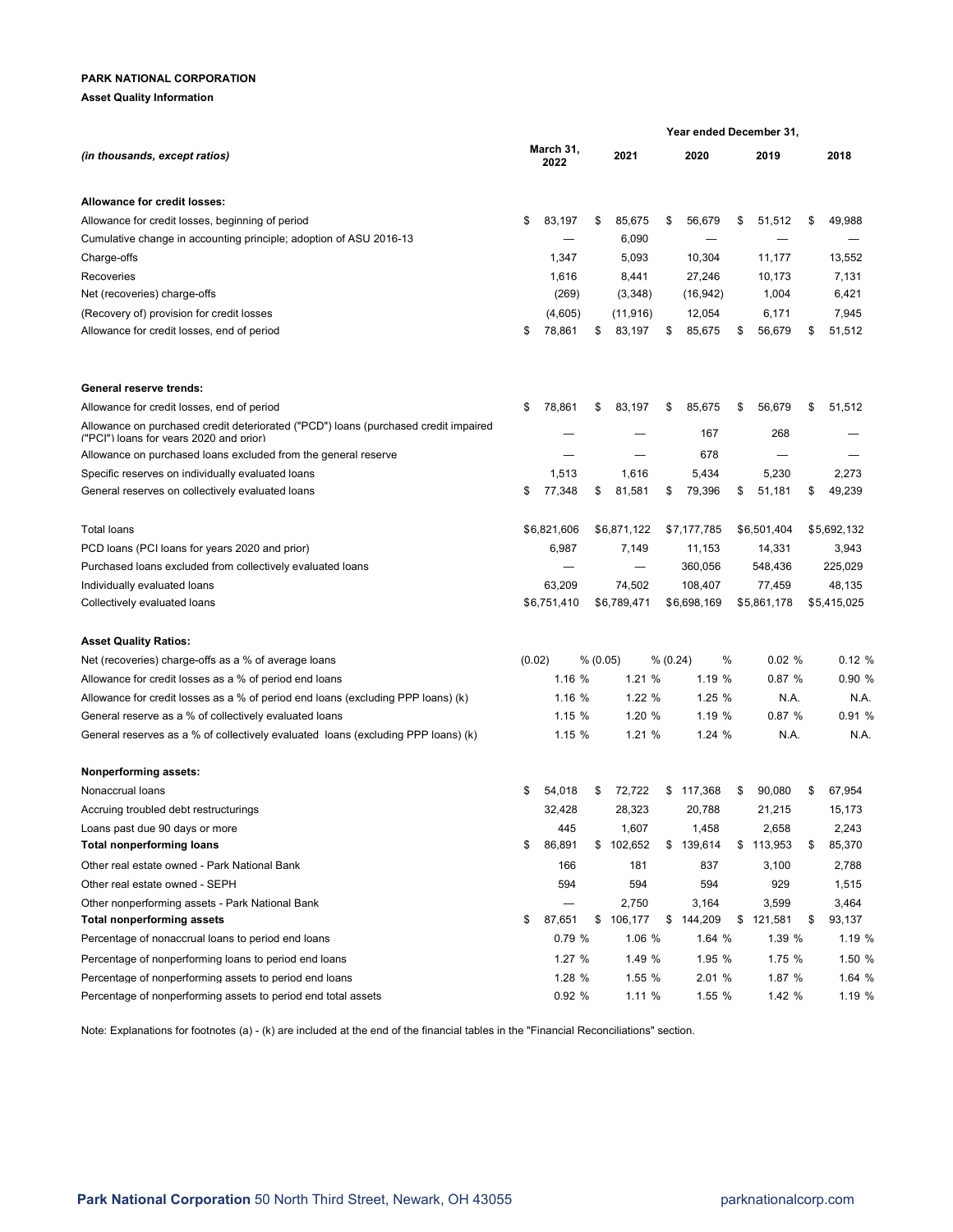## **Asset Quality Information (continued)**

|                                                              |                   |        | Year ended December 31, |         |      |         |      |        |      |        |  |  |
|--------------------------------------------------------------|-------------------|--------|-------------------------|---------|------|---------|------|--------|------|--------|--|--|
| (in thousands, except ratios)                                | March 31,<br>2022 |        | 2021                    |         | 2020 |         | 2019 |        | 2018 |        |  |  |
| New nonaccrual loan information:                             |                   |        |                         |         |      |         |      |        |      |        |  |  |
| Nonaccrual loans, beginning of period                        | \$                | 72,722 | \$                      | 117,368 | \$   | 90,080  | \$   | 67,954 | \$   | 72,056 |  |  |
| New nonaccrual loans                                         |                   | 6,000  |                         | 38,478  |      | 103,386 |      | 81,009 |      | 76,611 |  |  |
| Resolved nonaccrual loans                                    |                   | 24,704 |                         | 83,124  |      | 76,098  |      | 58,883 |      | 80,713 |  |  |
| Nonaccrual loans, end of period                              | \$                | 54,018 | \$                      | 72,722  | S.   | 117,368 | \$   | 90,080 | \$   | 67,954 |  |  |
| Impaired commercial loan portfolio information (period end): |                   |        |                         |         |      |         |      |        |      |        |  |  |
| Unpaid principal balance                                     | \$                | 63,833 | \$                      | 75,126  | \$   | 109,062 | \$   | 78,178 | \$   | 59,381 |  |  |
| Prior charge-offs                                            |                   | 624    |                         | 624     |      | 655     |      | 719    |      | 11,246 |  |  |
| Remaining principal balance                                  |                   | 63,209 |                         | 74,502  |      | 108,407 |      | 77,459 |      | 48,135 |  |  |
| Specific reserves                                            |                   | 1,513  |                         | 1,616   |      | 5,434   |      | 5,230  |      | 2,273  |  |  |
| Book value, after specific reserves                          | \$                | 61,696 | \$                      | 72,886  | \$   | 102,973 | S.   | 72,229 | \$   | 45,862 |  |  |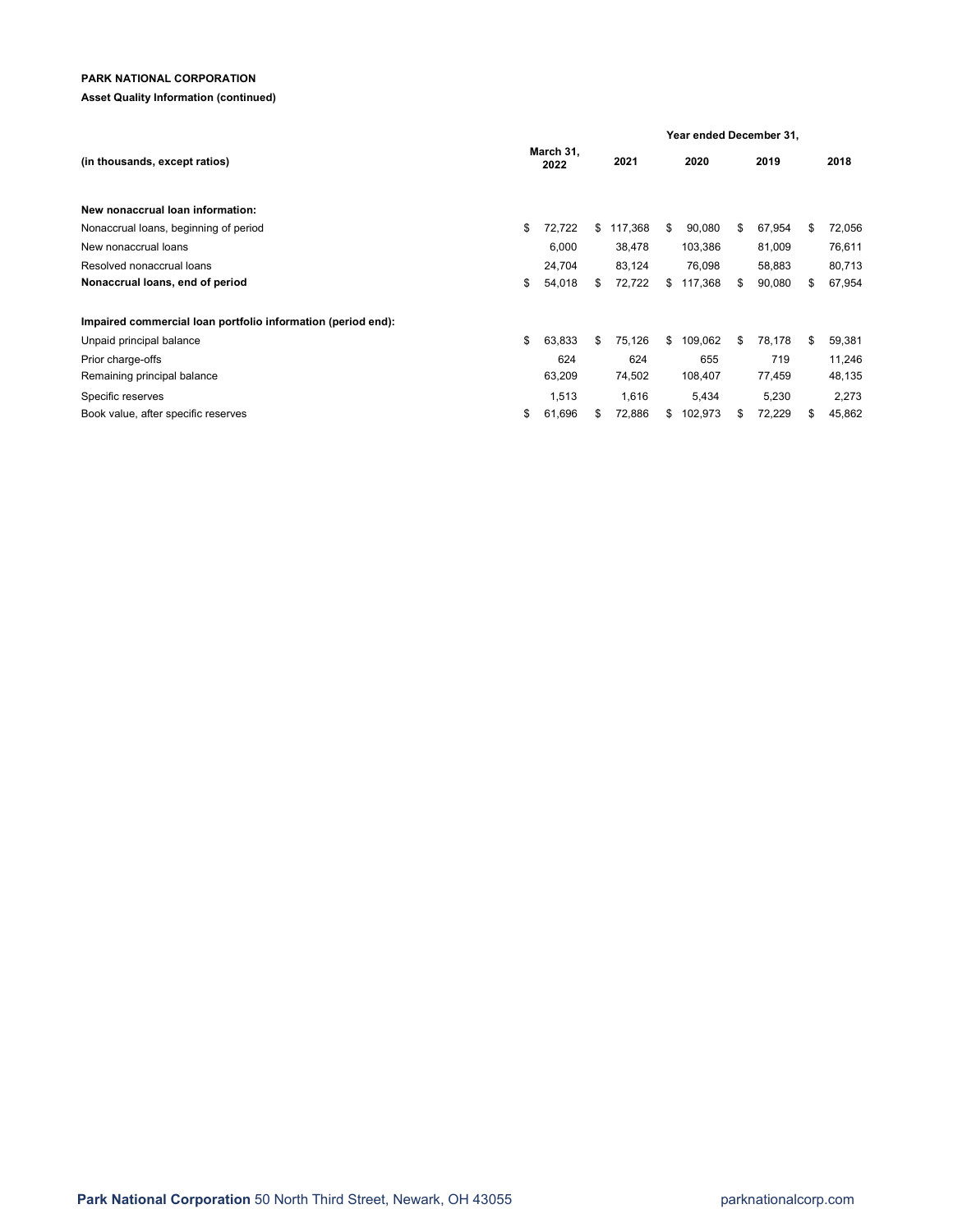## **PARK NATIONAL CORPORATION Financial Reconciliations**

## **NON-GAAP RECONCILIATIONS**

|                                                                                                     | <b>THREE MONTHS ENDED</b> |                   |    |                      |    |                   |  |  |  |  |
|-----------------------------------------------------------------------------------------------------|---------------------------|-------------------|----|----------------------|----|-------------------|--|--|--|--|
| (in thousands, except share and per share data)                                                     |                           | March 31,<br>2022 |    | December<br>31, 2021 |    | March 31,<br>2021 |  |  |  |  |
| Net interest income                                                                                 | \$                        | 77,686            | \$ | 83,706               | \$ | 80,734            |  |  |  |  |
| less purchase accounting accretion related to NewDominion and Carolina Alliance acquisitions        |                           | 480               |    | 559                  |    | 1,131             |  |  |  |  |
| less interest income on former Vision Bank relationships                                            |                           | 42                |    | 4,628                |    | 105               |  |  |  |  |
| Net interest income - adjusted                                                                      | \$                        | 77,164            | \$ | 78,519               | \$ | 79,498            |  |  |  |  |
| (Recovery of) provision for credit losses                                                           | \$                        | $(4,605)$ \$      |    | $(4,993)$ \$         |    | (4, 855)          |  |  |  |  |
| less recoveries on former Vision Bank relationships                                                 |                           | (1)               |    | (106)                |    | (257)             |  |  |  |  |
| (Recovery of) provision for credit losses - adjusted                                                | \$                        | $(4,604)$ \$      |    | $(4,887)$ \$         |    | (4,598)           |  |  |  |  |
| Other income                                                                                        | \$                        | 31,656            | \$ | 32,206               | \$ | 34,089            |  |  |  |  |
| less other service income related to former Vision Bank relationships                               |                           |                   |    | 321                  |    | 58                |  |  |  |  |
| Other income - adjusted                                                                             | \$                        | 31,656            | \$ | 31,885               | \$ | 34,031            |  |  |  |  |
| Other expense                                                                                       | \$                        | 67,373            | \$ | 75,764               | \$ | 67,865            |  |  |  |  |
| less merger-related expenses related to NewDominion and Carolina Alliance acquisitions              |                           |                   |    | 4                    |    | 12                |  |  |  |  |
| less core deposit intangible amortization related to NewDominion and Carolina Alliance acquisitions |                           | 402               |    | 420                  |    | 479               |  |  |  |  |
| less direct expenses related to collection of payments on former Vision Bank loan relationships     |                           |                   |    | 700                  |    | 107               |  |  |  |  |
| less rebranding initiative related expenses                                                         |                           | 344               |    | 351                  |    | 618               |  |  |  |  |
| less severance and restructuring charges                                                            |                           | 42                |    | 73                   |    | 108               |  |  |  |  |
| less COVID-19 related expenses (i)                                                                  |                           | 606               |    | 587                  |    | 634               |  |  |  |  |
| Other expense - adjusted                                                                            | \$                        | 65,979            | \$ | 73,629               | \$ | 65,907            |  |  |  |  |
| Tax effect of adjustments to net income identified above (i)                                        | \$                        | 183               | \$ | $(731)$ \$           |    | 85                |  |  |  |  |
| Net income - reported                                                                               | \$                        | 38,875            | \$ | 36,548               | \$ | 42,831            |  |  |  |  |
| Net income - adjusted (h)                                                                           | \$                        | 39,563            | \$ | 33,800               | \$ | 43,153            |  |  |  |  |
| Diluted earnings per share                                                                          | \$                        | 2.38              | \$ | 2.23                 | \$ | 2.61              |  |  |  |  |
| Diluted earnings per share, adjusted (h)                                                            | \$                        | 2.42              | \$ | 2.07                 | \$ | 2.62              |  |  |  |  |
| Annualized return on average assets (a)(b)                                                          |                           | 1.60%             |    | 1.48%                |    | 1.81%             |  |  |  |  |
| Annualized return on average assets, adjusted (a)(b)(h)                                             |                           | 1.63%             |    | 1.36%                |    | 1.82%             |  |  |  |  |
| Annualized return on average tangible assets (a)(b)(e)                                              |                           | 1.63%             |    | 1.50%                |    | 1.84%             |  |  |  |  |
| Annualized return on average tangible assets, adjusted (a)(b)(e)(h)                                 |                           | 1.66%             |    | 1.39%                |    | 1.85%             |  |  |  |  |
| Annualized return on average shareholders' equity (a)(b)                                            |                           | 14.26%            |    | 13.44%               |    | 16.63%            |  |  |  |  |
| Annualized return on average shareholders' equity, adjusted (a)(b)(h)                               |                           | 14.51%            |    | 12.43%               |    | 16.76%            |  |  |  |  |
| Annualized return on average tangible equity (a)(b)(c)                                              |                           | 16.80%            |    | 15.91%               |    | 19.84%            |  |  |  |  |
| Annualized return on average tangible equity, adjusted (a)(b)(c)(h)                                 |                           | 17.09%            |    | 14.72%               |    | 19.98%            |  |  |  |  |
| Efficiency ratio (q)                                                                                |                           | 61.16%            |    | 64.94%               |    | 58.74%            |  |  |  |  |
| Efficiency ratio, adjusted (g)(h)                                                                   |                           | 60.18%            |    | 66.23%               |    | 57.69%            |  |  |  |  |
| Annualized net interest margin (g)                                                                  |                           | 3.55%             |    | 3.72%                |    | 3.76%             |  |  |  |  |
| Annualized net interest margin, adjusted (q)(h)                                                     |                           | 3.53%             |    | 3.49%                |    | 3.70%             |  |  |  |  |